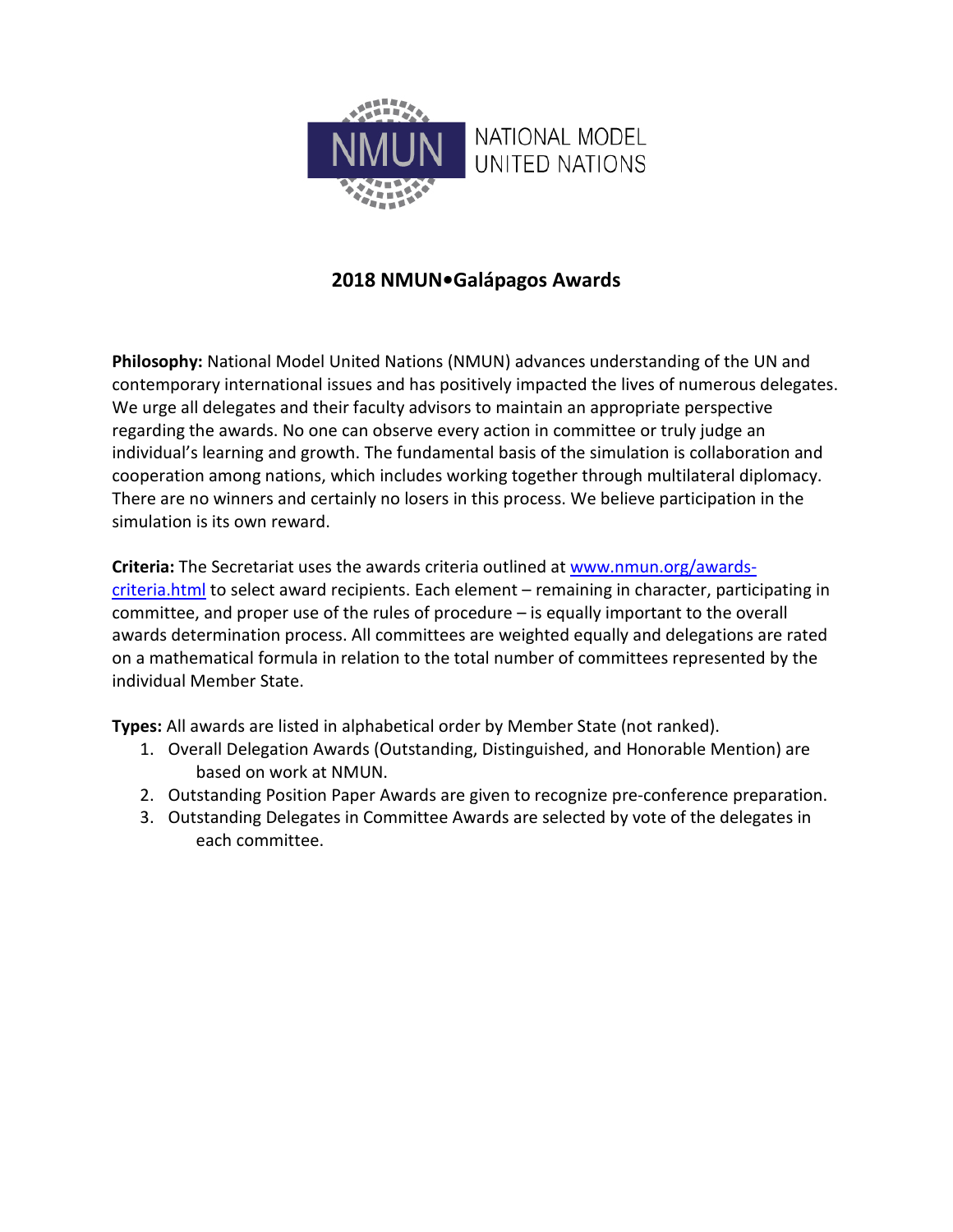## **2018 NMUN•Galápagos Award Recipients**

| <b>Outstanding Delegations</b> |                                    |  |
|--------------------------------|------------------------------------|--|
| Germany                        | Université du Québec à Montréal    |  |
| India                          | Universidad San Francisco de Quito |  |
| <b>Russian Federation</b>      | University of New Hampshire        |  |
| Ukraine                        | St. Petersburg College             |  |

| <b>Distinguished Delegations</b> |                                   |  |
|----------------------------------|-----------------------------------|--|
| China                            | <b>Stockton University</b>        |  |
| Egypt                            | <b>Texas Christian University</b> |  |
| France                           | West Virginia University          |  |

| <b>Honorable Mention Delegations</b> |                          |  |  |
|--------------------------------------|--------------------------|--|--|
| Mexico                               | <b>Bellevue College</b>  |  |  |
| Pakistan                             | Georgia State University |  |  |
| United Kingdom                       | Manhattan College        |  |  |